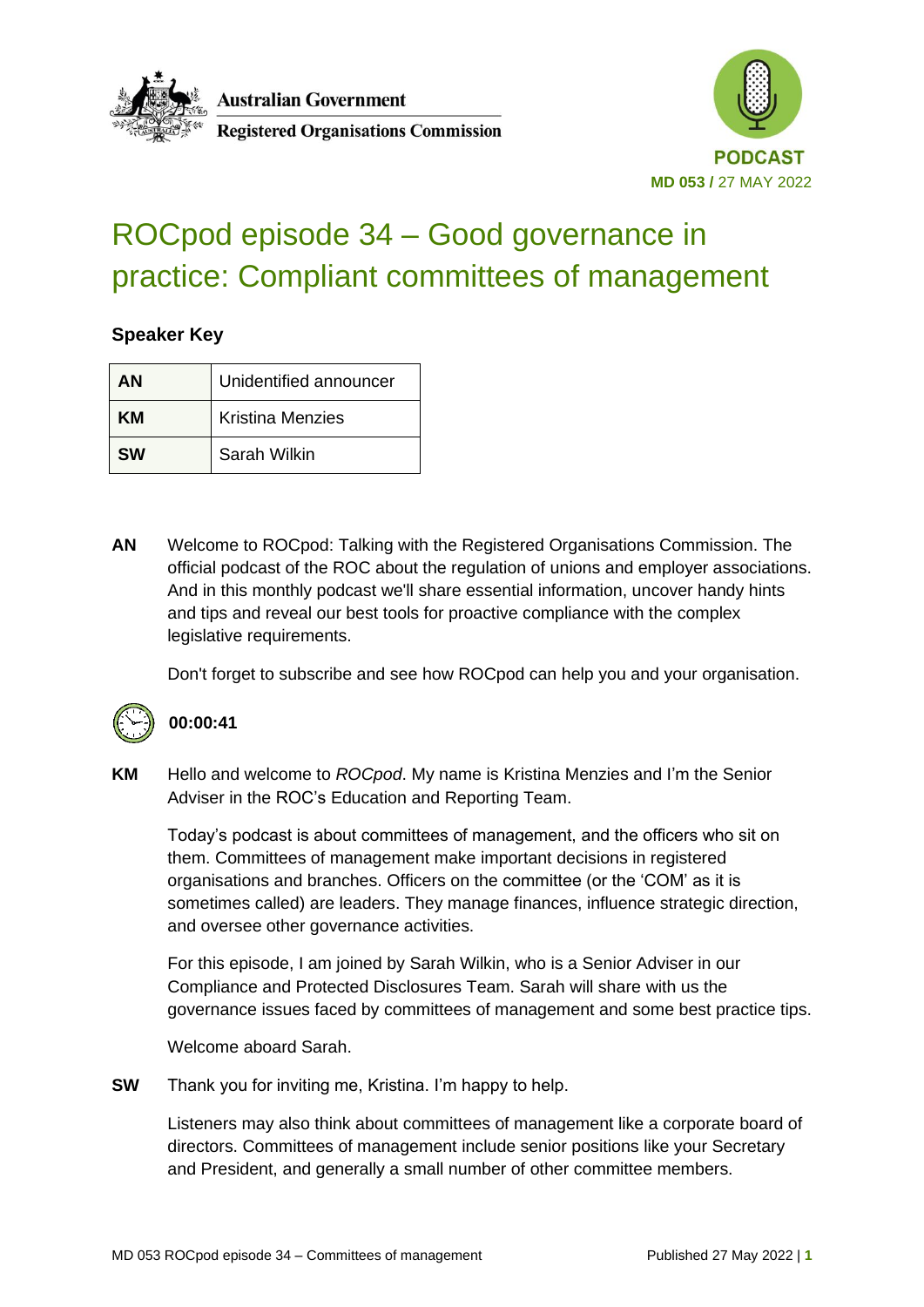

# **00:01:43**

- **KM** And in some organisations the committee of management may be called something else – so for example, "the board" or "the executive". In fact, the lessons and examples that we'll talk about today might also apply more generally to any decisionmaking group.
- **SW** That's right Kristina.

But regardless of what name they're given under the rules of the organisation, there are requirements that must be complied with by all committee members. So I can talk a little more about them in this episode.

**KM** Excellent. This podcast is an instalment in our *Good governance in practice* series, so we'll share some real examples along the way as well as practical governance tips.

Sarah, there is perhaps no group in a registered organisation more influential to governance and culture than the committee of management.

Now we've already spoken about some of their responsibilities. But what else does the committee do?

**SW** Well it depends on the rules of each registered organisation and branch. These rules are created by the organisation itself, so there are differences across the 96 or so organisations we regulate.



### **00:02:45**

- **KM** Are there duties that they typically perform?
- **SW** Yes, there are. So as leaders of organisations they are responsible for making decisions about the organisations' spending. Committees approve budgets, they sign off on big purchases, and approve loans, grants and donations. So the RO Act specifies that *every* organisation's rules need to set out the powers and duties of committees and officers, so that's a really important place to look.
- **KM** Committees also monitor the organisation's policies and enforce the rules, don't they?
- **SW** Yes, that's right. So, if changes to the rules or policies are required, committee members are generally involved in the drafting and voting process.
- **KM** So organisations and their branches are governed by rules, which set out the responsibilities of office-holders. And there are also legal requirements in the *Fair Work (Registered Organisations) Act* (and we'll refer to that as the RO Act for short).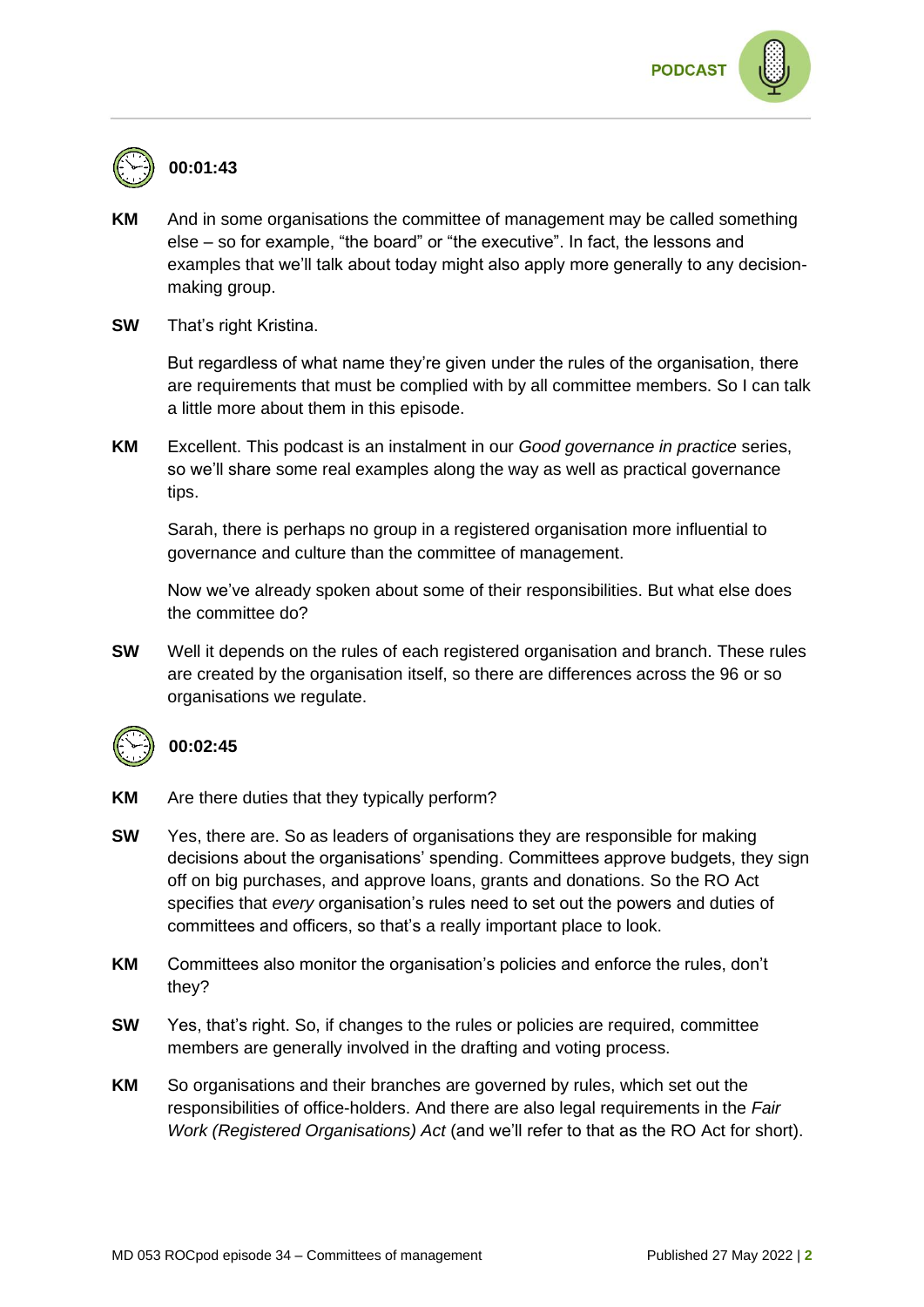

Now some organisations have hundreds of officers. So you have the committee which sit at the top of the organisation as the leaders, and then other officers who sit below them to perform other duties, or to manage specific parts of the organisation, like a Branch or a Division.

Sarah, how are committee members held to a higher standard than perhaps other officers in an organisation?



### **00:04:07**

**SW** So that's a really good question. So there are requirements under the RO Act that only apply to *some* of these officers.

For example, officers with financial management duties, and they will include all of the officers on the committee of management, and they have extra disclosure requirements around material personal interests.

They are also expected to follow a high standard of conduct. So for example, officers with financial management duties can be held *personally* responsible if they don't act with care and diligence, in good faith and with a proper purpose.

And they must also complete financial management training and that training has to be conducted within 6 months of them having taking that office.

- **KM** Yes so these extra requirements that you've just described, they don't just apply to officers on the committee of management, though, is that right Sarah?
- **SW** Yes that's correct. They apply to all officers of organisations and branches who exercise financial duties. So in some organisations this isn't going to be limited to the committee of management. So again you'll need to refer to the organisation' rules to identify those particular officers that have financial management duties.



### **00:05:16**

- **KM** But ALL members of the committee of management in *every* registered organisation and branch exercise financial management duties, and that's the case whether they're paid or in a voluntary role.
- **SW** Yes, I don't think I can emphasise this enough. If you're appointed or elected to a committee of management you must be aware of those extra responsibilities.
- **KM** So in our good governance in practice series we've been exploring how effective governance goes beyond following these statutory duties.

Sarah, how can committees of management promote compliance in their organisation through good governance?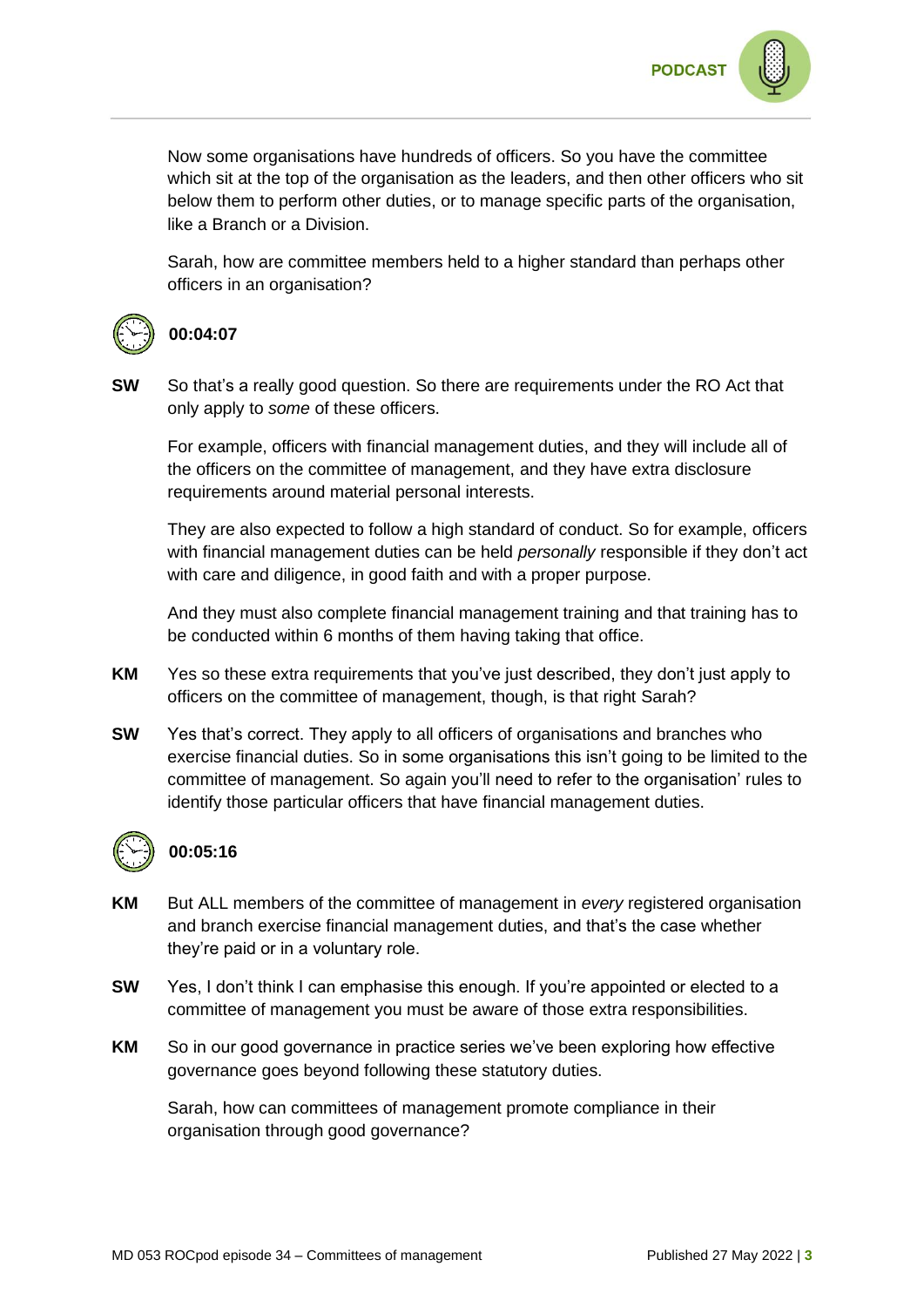

**SW** Well you've routine habits and procedures and these can really make a big difference. Committees of management set the tone throughout the organisation – so these are officers are expected to take an active role in promoting high standards of behaviour.



#### **00:06:07**

- **KM** Let's talk about some examples, do you have one that you can share with us?
- **SW** Yes I do.

So earlier I briefly mentioned the disclosure requirements. So the ROC's actually been dealing with several whistleblower complaints about conflicts of interest. Committees of management can manage conflicts of interest with policies that promote disclosures and decision-making procedures. So if leaders are transparent, then it followers officers are more likely to disclose those interests and be open about their concerns.

**KM** We spoke about how to manage conflicts of interest in episode 33 of *ROCpod*. So you can go back and take a listen for guidance about promoting disclosures.

Now policies and procedures are a great place to start but many behaviours that support good governance are often unwritten aren't they, Sarah?

**SW** Yes, that's right. But let's start with the absolute basics – so your committees should be meeting regularly, they should be meeting in a predictable fashion, and in a way that's accessible to everyone who is a member of that committee. So all committee members should get the details of when the meeting is, what is to be considered and all have enough time to attend – and that includes papers in advance about things like finances, or significant and complex issues.

It is not appropriate for senior officers to pick and choose which committee members are invited to meetings. All officers on the committee of management should be included. We have seen examples of some committee of management members being intentionally excluded from meetings, which can negatively impact on the legitimacy of decisions that are purported to be made at these meetings. So this actually can be a real problem.



## **00:07:43**

- **KM** We covered good governance around meetings in episode 13, and it's important of course that you get these basics right.
- **SW** Habits like reading materials in advance and encouraging questions are valuable, but as you said earlier, these are not things that are necessary written down. It's about culture. Members of effective committees of management have high levels of respect for each other and recognise the value of discussion and debate.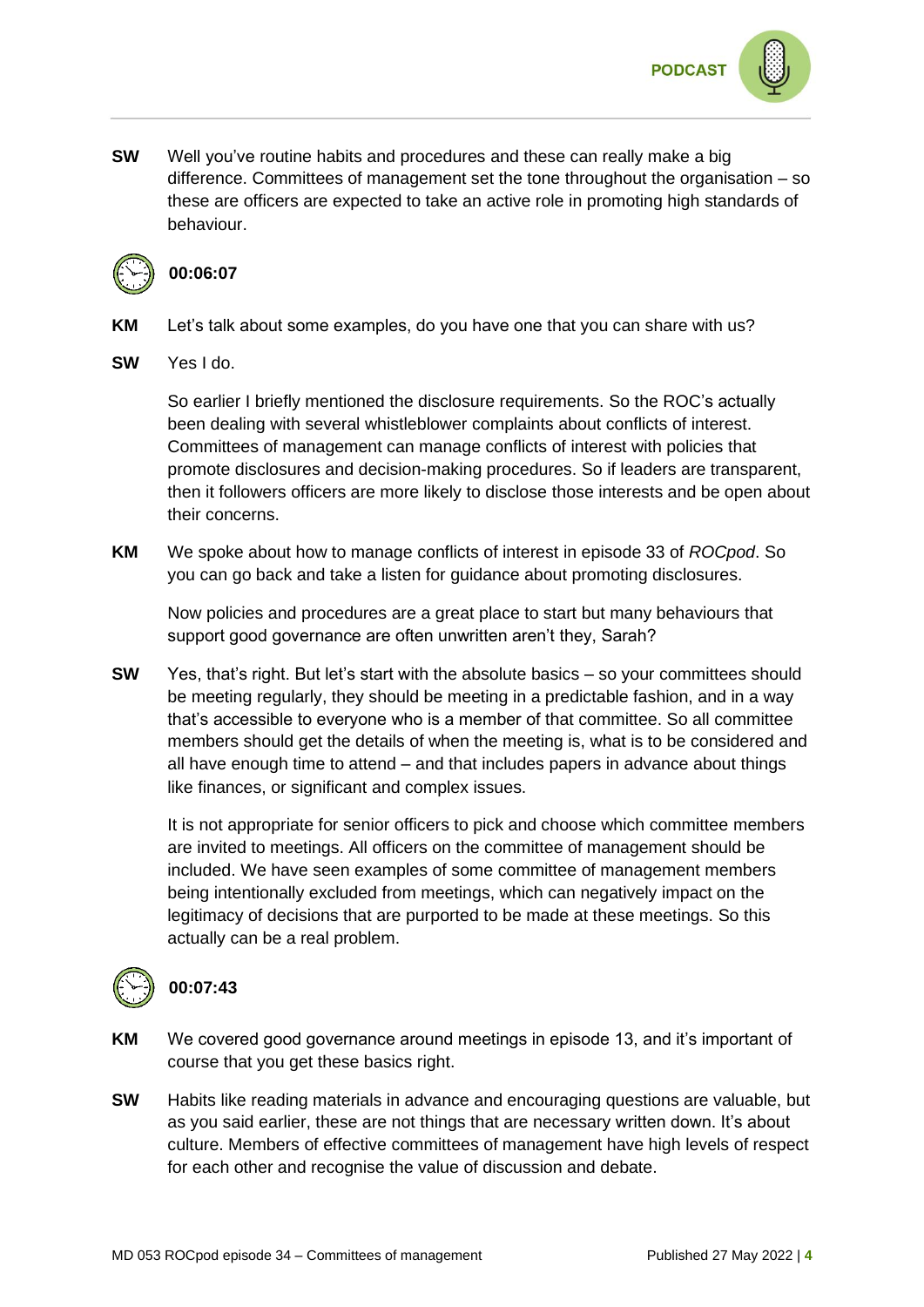

- **KM** You've raised an important issue there and that is to ask questions. So let's look at that issue. Can you explain why officers should ask questions?
- **SW** I can.

So you have a common example of when the committee of management are considering financial statements. So you might not understand all the figures in the statements… that's okay, we all have our strengths, and our areas that we need to work at. But officers *are* expected to be inquisitive about the things they don't know. Extra care should always be taken around issues that have a higher level of risk.



### **00:08:43**

- **KM** So what should a committee member do if they're unsure about something? Can you, for example, just rely on other officers to be across the detail?
- **SW** No the law expects you to make proper inquiries. You may get some comfort that you're not making decisions on your own, but you shouldn't be following the herd and voting the same as other officers even if that's convenient!

So in this example, one approach is to ask the organisation's accountant to explain the financial statements to you. If that helps you make an informed decision about the financial statements, it's probably a sensible approach. Another strategy is to maybe invite your auditor along to your committee meetings so he or she can talk about the report.



#### **00:09:25**

- **KM** So what you're saying there is use the experts around you in good faith to make informed decisions. But what are the potential consequences if you don't make proper enquiries?
- **SW** Well there are a few things. Firstly, if committee members don't ask questions or seek expert advice, the group is unlikely to make good decisions. And that's not good for your members.

Officers can also find themselves in trouble. We spoke earlier about the statutory duties. And you can be held personally responsible for breaches.

Let me give you an example:

Let's say the committee of management (of which you are part of) are asked to sign off on the purchase of a property. So other committee members have told you the purchase was a 'good idea' and because of that you agree to vote in favour of the purchase. But what you didn't *actually* consider the organisation's financial position or whether it could afford the building.

That's what you should have considered.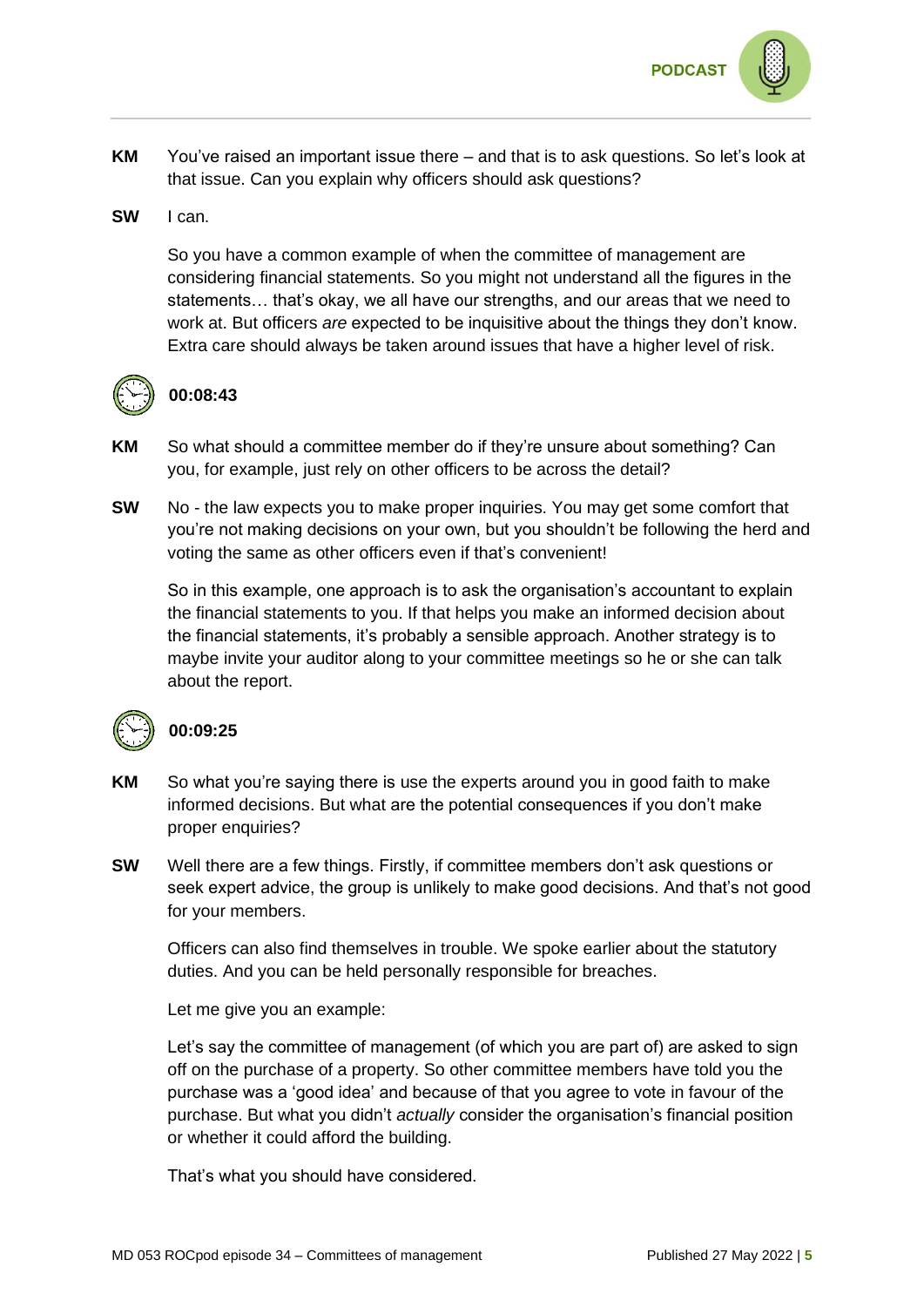

Because it turns out that the organisation later defaults on the loan repayments, and eventually the bank forecloses the property.

And you didn't make enquiries about the organisation's financial position before you voted and as a result of that you can be held personally responsible for breaching your duties. A court might find that you haven't acted with care and diligence.



# **00:10:40**

**KM** That's a good example, thank Sarah. Another trap we've seen committees fall into is something called 'groupthink'. Other decision-making bodies like corporate boards can fall into this trap too.

Can you explain this concept of 'groupthink' in the context of committees of management?

**SW** So I'd define 'groupthink' as when officers follow other members of the committee to reach agreement, even when they might have a different view. So an officer might not speak up in a meeting to avoid drawing attention to themselves. Maybe they're shy, they're nervous, they're new to the group. Maybe they think they just don't understand the issue as well as everyone else does. Or maybe it's easier to agree with everyone else so you can move on.

So you have many governance failures have occurred from a dominant leader making a decision, and the people around them supporting it despite having had some concerns. That's 'groupthink' and officers should take care not to fall into that trap.



# **00:11:42**

- **KM** It's not just about having the courage to ask questions, which of course we know is important. Committee members are *obliged* to ask questions to ensure that decisions are in the best interest of the organisation.
- **SW** Yes, so there are procedural changes that you can make to your meetings to encourage debate. So you can intentionally ask committee members if they have questions or what their thoughts are about an idea. You could maybe actively assign someone to play devil's advocate and argue against a decision. Give people a chance to submit questions in advance to the chair, even anonymously. Bringing questions to the meeting and brainstorming a solution gives the organisation the benefit of everyone's experience and views.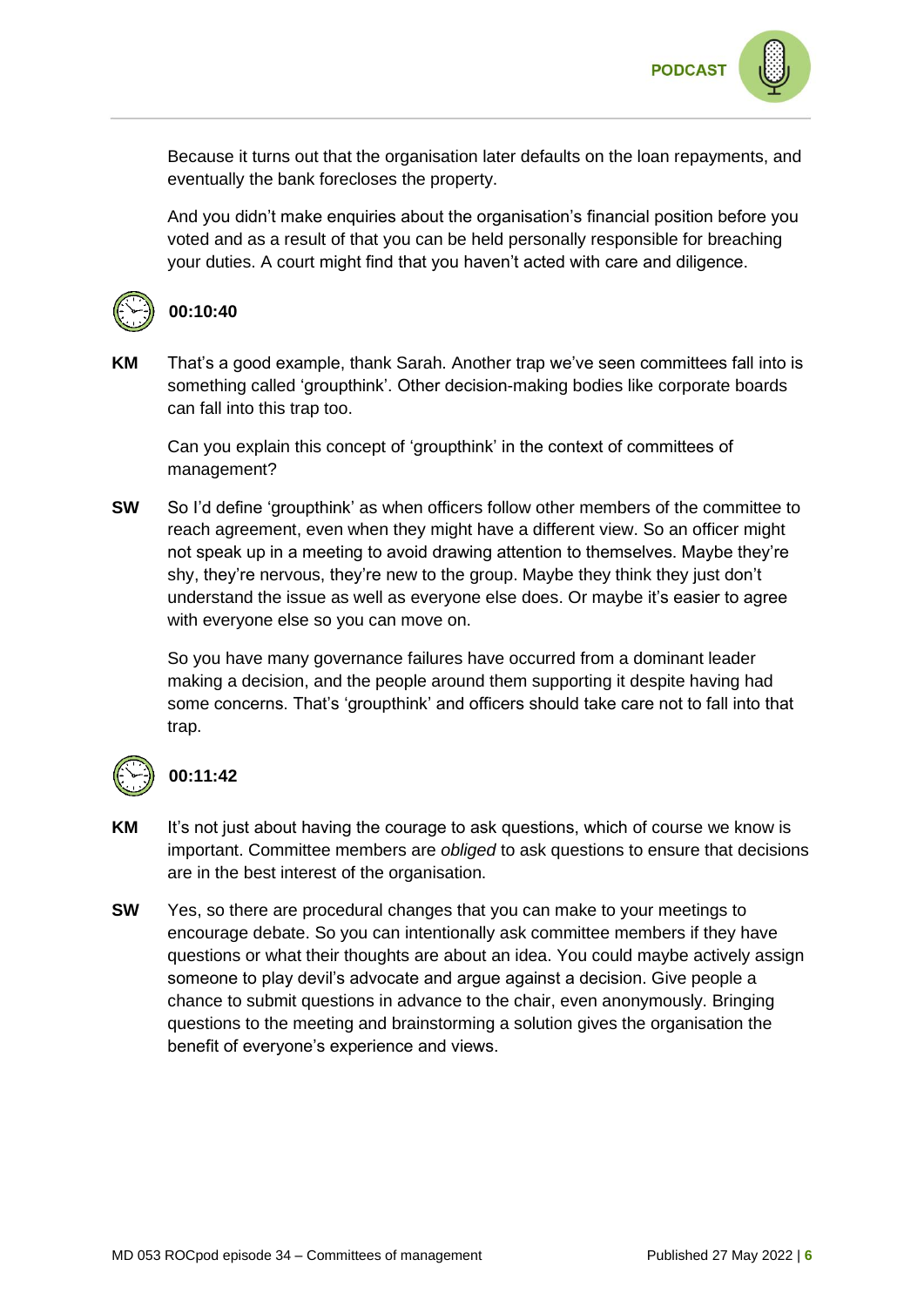

# **00:12:25**

- **KM** Okay, so we've spoken about the importance of asking questions. It needs to be imbedded in the organisation's culture. Do you have any practical strategies to encourage people to speak up?
- **SW** I do. It must be known that the group welcomes other opinions. Senior leaders should be modelling the sharing of ideas around different options. And make it known that people who put ideas forward are listened to.

So what the chair should be doing is ensuring that when there is healthy disagreement it is aimed at the ideas under discussion, and not at the people who are giving the views. Remember, it can be hard to speak up in groups, particularly if you're new.

And even if you weren't the officer who asked the question, make sure that the person who did, gets an answer – you can do that by echoing their question. Support one another to be a better collective decision- making body.

So all of these things can help create what I would call a constructive assessment of solutions.



# **00:13:29**

- **KM** Yes and it could be that while the first idea is a good one, after listening to the expertise and debate of the committee, you actually find a great idea that the organisation ends up pursing.
- **SW** That's right. And also, make sure that the function of your committee isn't just ratifying decisions that have already been made. Committees of management must be genuine decision-making bodies.
- **KM** That's a good point. Let's explore that further. Do you have an example to illustrate what a genuine decision-making body looks like?
- **SW** Yes, I do.

So let's say a senior employee of an organisation has been reappointed for another 3 years by the organisation's President, and the contract has been signed and it has an increase in salary and conditions. But under the rules of that organisation it's the committee of management that has the decision-making power. So the President then brings the signed contract to the committee meeting and the intention is to rubber stamp a 'yes' decision.

So just being clear. It is *not* the role of the committee of management, after the event, to legitimise important decisions that are being made by others. In this scenario, the committee should have been given the opportunity to share their views about whether that reappointment is the best option for the organisation. Maybe there are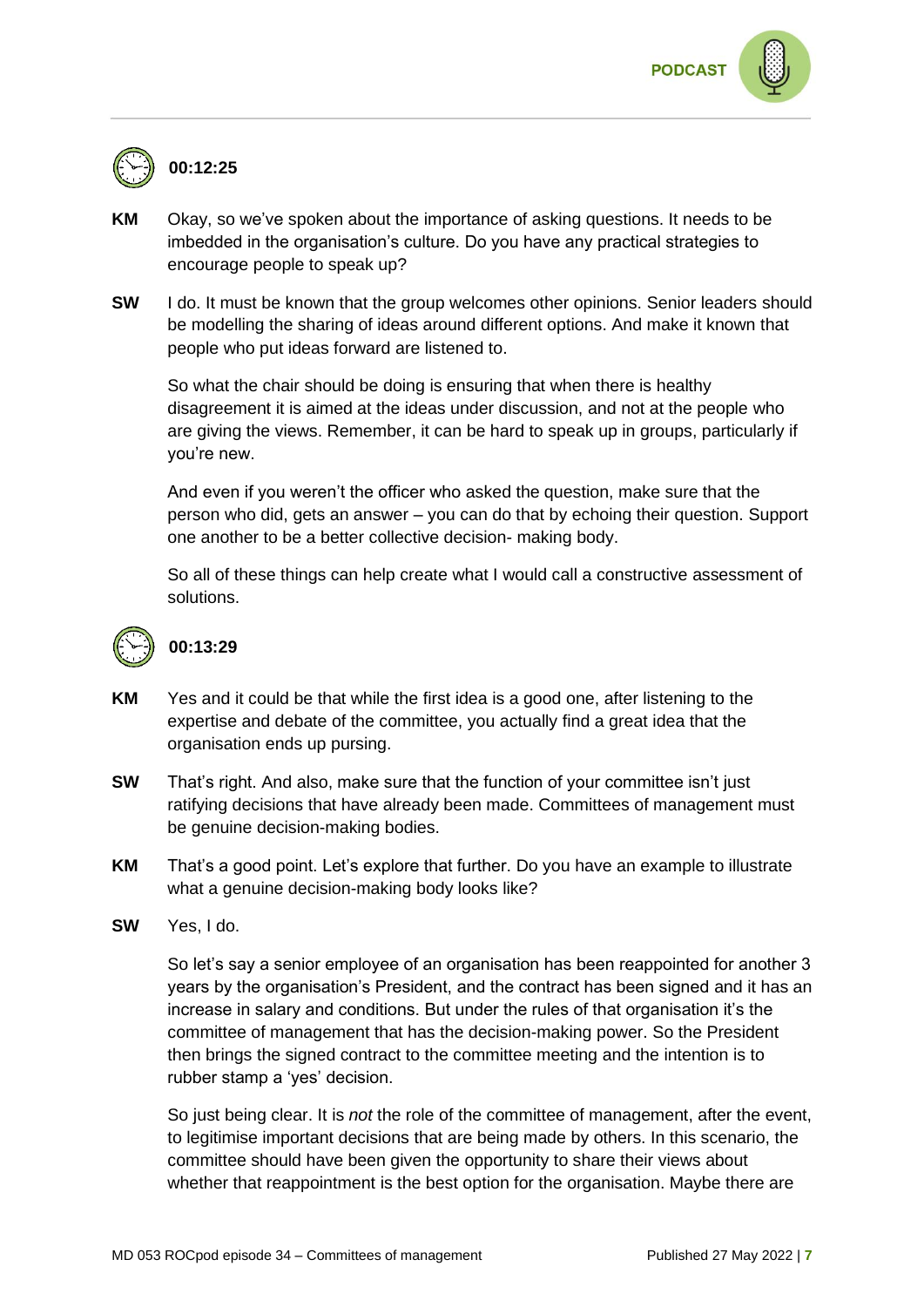

other good candidates elsewhere? So you'd be missing out on vital discussion if the limitations are that the committee is just endorsing the decisions of others.

So you really need that committee to properly be exercising its own powers not just rubber stamping someone else's conduct.



### **00:14:58**

- **KM** At the end of the day, committees of management should be striving of course for the best outcomes for members, and to achieve this, they need to consider a diverse range of views.
- **SW** Yes and I know it seems really obvious to say this, but officers and committees collectively should only be making decisions that's on things within their level of authority.

So recently we've had a few situations where people are making decisions that they actually don't have the authority to make – there's one case in particular where someone was trying to make decisions that they weren't actually allowed to make under the RO Act. And you can't get around the law even if your rules might happen to be silent about something.



### **00:15:40**

- **KM** Sarah, you said earlier that the everyday habits can make a big difference. So if I'm an officer on a committee of management what should I be doing?
- **SW** Well one basic expectation is that you'll turn up to meetings. Your regular attendance is going to ensure the committee is productive and that any quorum requirements are met. You want your officers to be engaged. Of course, it's about more than appearances. You need to come to meetings prepared. You need to make sure you read the papers before the meeting so you can contribute to the discussion, you can ask the important questions, and you can form an independent view.

And if you're responsible for the meeting make sure it is held regularly. Also that it's accessible to everyone, that can be in person or over technology.

Providing advance notice of the agenda and the papers can also draw attention to potential conflicts of interest. So if as a committee member, you're not getting important papers in advance, ask for that to happen and get your request recorded in the minutes – so it's all part of your duty to act with care and diligence.



### **00:16:44**

**KM** Now as you mentioned earlier, committee members are individually responsible for their conduct, including the decisions they participate in. But we know it's also important that officers work effectively with each other. After all they're a group of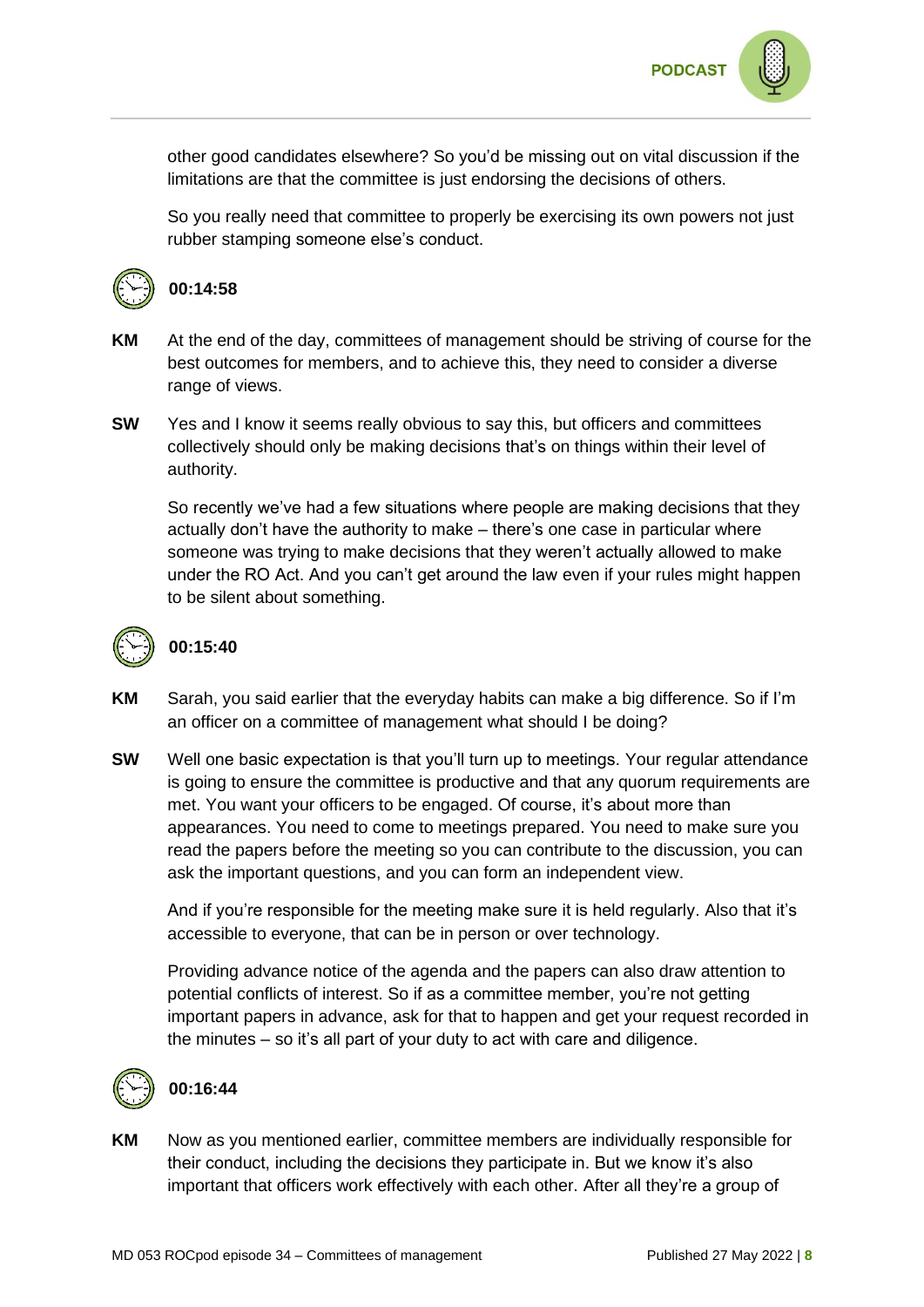

So Sarah, how have we have seen conflicts manifest in bodies like committees of management?

**SW** So conflict can show itself in many different ways. It might be expressed through an emotional response, anger or hostility. It can also provoke physical reactions, you could leave the room, people resigning. We often see conflict behaviours described in whistleblower disclosures.

And the harmful thing about conflict is that it can shut down that creative collaboration that's required for good decision-making.

But I actually think we need to distinguish conflict – which you'd want to avoid – from tension and frank exchange of views, these can actually have benefits for the organisation's productivity.



### **00:17:45**

- **KM** What do you mean by tension? Can you explain how tension can be an advantage or a positive for the organisation?
- **SW** So I think of conflict is generally negative, but tension it can be positive. It can provide the opportunity to clear the air and resolve disagreements. It may be an uncomfortable place, but it can be reduced through robust discussion.

On the other hand, conflict is often aggressive and sometimes it can even escalate to unresolvable levels.

- **KM** So how does an effective committee work together? How do leaders of organisations encourage that healthy tension, but discourage conflict and 'groupthink'?
- **SW** Well that is a good question, and there is of course no doubt that striking a balance requires intentional effort.

The reality is that officers will bring their own expertise, goals, responsibilities and agendas. And diversity is a positive feature of organisations. It can certainly be an advantage to have people of different gender, age, industry experience, cultural and social backgrounds. After all, your committee of management are making decisions on behalf of your members and your members are also likely to also be diverse.

But you know you have situations. individual personalities can clash too.

And in your committees of management need to acknowledge concerns that are raised in meetings. You don't have to agree with them, but acknowledgement will make officers feel like they've had the chance to have their say.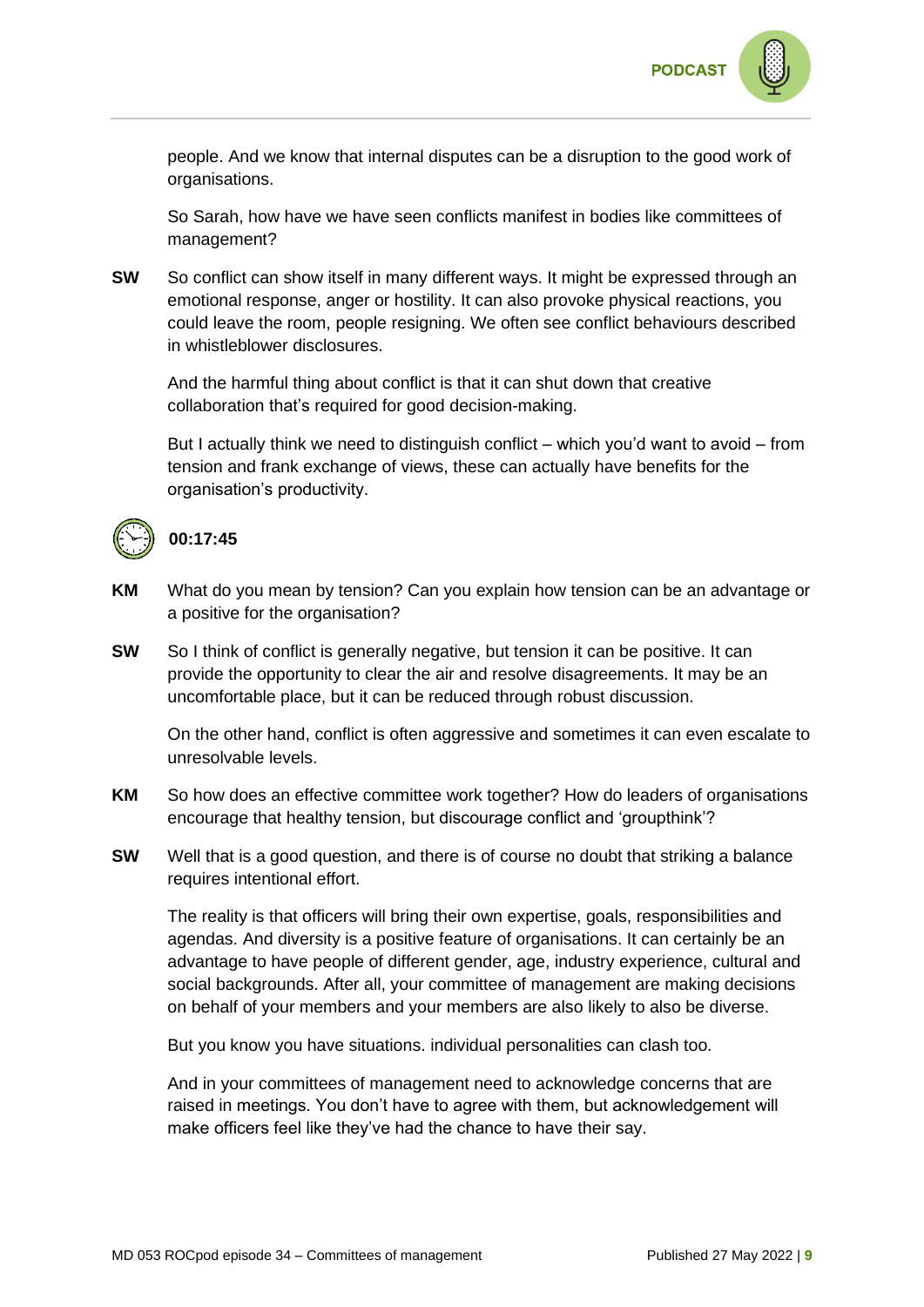

And I think it's also a good idea to record dissenting views in the minutes, and the other options that have been considered, so it's on the record that a range of opinions were discussed before a decision was made. Also records can protect the organisation and officers if a decision is later questioned.



### **00:19:35**

- **KM** Do you have any record-keeping tips for to our listeners, from your experience with working in compliance regulation and also dealing with those protected disclosure matters?
- **SW** I do. So in some of our compliance matters we've had officers produce their own notes because they want to show evidence about their disclosures or dissenting opinions. And then we've compared their notes to the minutes there's a clear disconnect between the two documents. So I agree it may be really useful to take your own notes, but it is the minutes that are the official record and it's important that it's the minutes that are the source of truth, so to speak.



### **00:20:11**

- **KM** We spoke about the impact of record-keeping on governance in episode 11 of *ROCpod*. And that is full of examples and practical strategies, and I recommend you go back and have a listen.
- **SW** Another point I want to quickly make is about the value of de-personalising conversation to remove the emotion, so especially when it begins to escalate. And sometimes, well, I think we all need to be reminded of the 'greater purpose' – and in this case this is, to achieve the best outcomes for members.

So even if you have opposing views, at the end of the day the committee of management does have this common purpose they should be striving for.

**KM** That's a good point there Sarah, and probably a good part to finish today's episode – and that is around the idea that the goals of the organisation are greater than the needs of individuals.

Thank you so much for your time today, Sarah.

**SW** You're welcome.



### **00:21:02**

**KM** The governance of committees of management has an influence on the achievements of registered organisations. And the standard you walk past is the standard you accept. Committees of management are leaders who set the tone in their organisation.